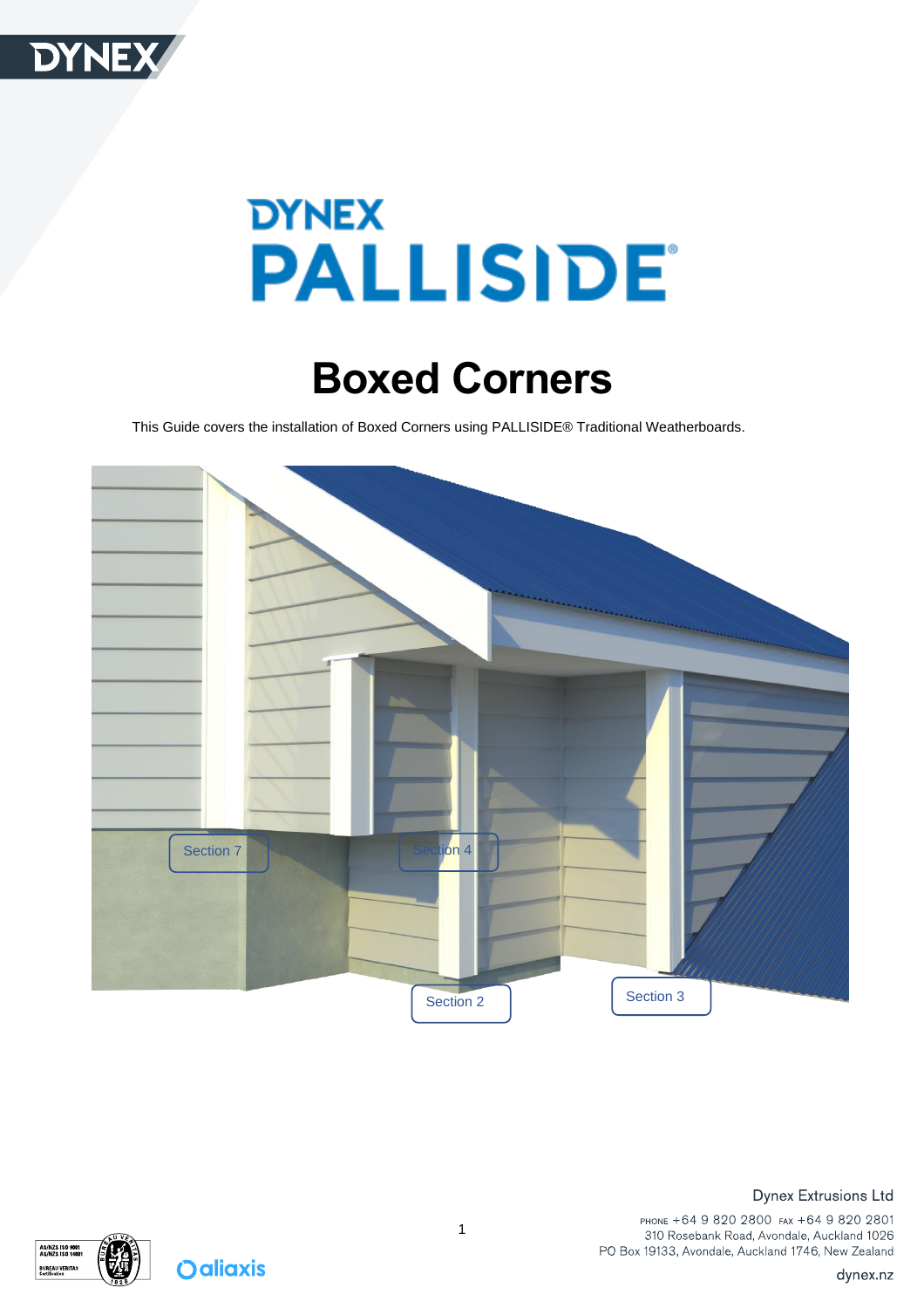

#### Contents

| 1.             |      |  |
|----------------|------|--|
| 2.             |      |  |
|                | 2.1. |  |
|                |      |  |
|                | 2.2. |  |
| 3.             |      |  |
| 4.             |      |  |
|                | 4.1. |  |
| 5 <sub>1</sub> |      |  |
|                | 5.1. |  |
|                | 5.2. |  |
| 6.             |      |  |
| 7.             |      |  |
| 8.             |      |  |
|                | 8.1. |  |
| 9.             |      |  |
| 10.            |      |  |
|                |      |  |



**Oaliaxis** 

#### **Dynex Extrusions Ltd**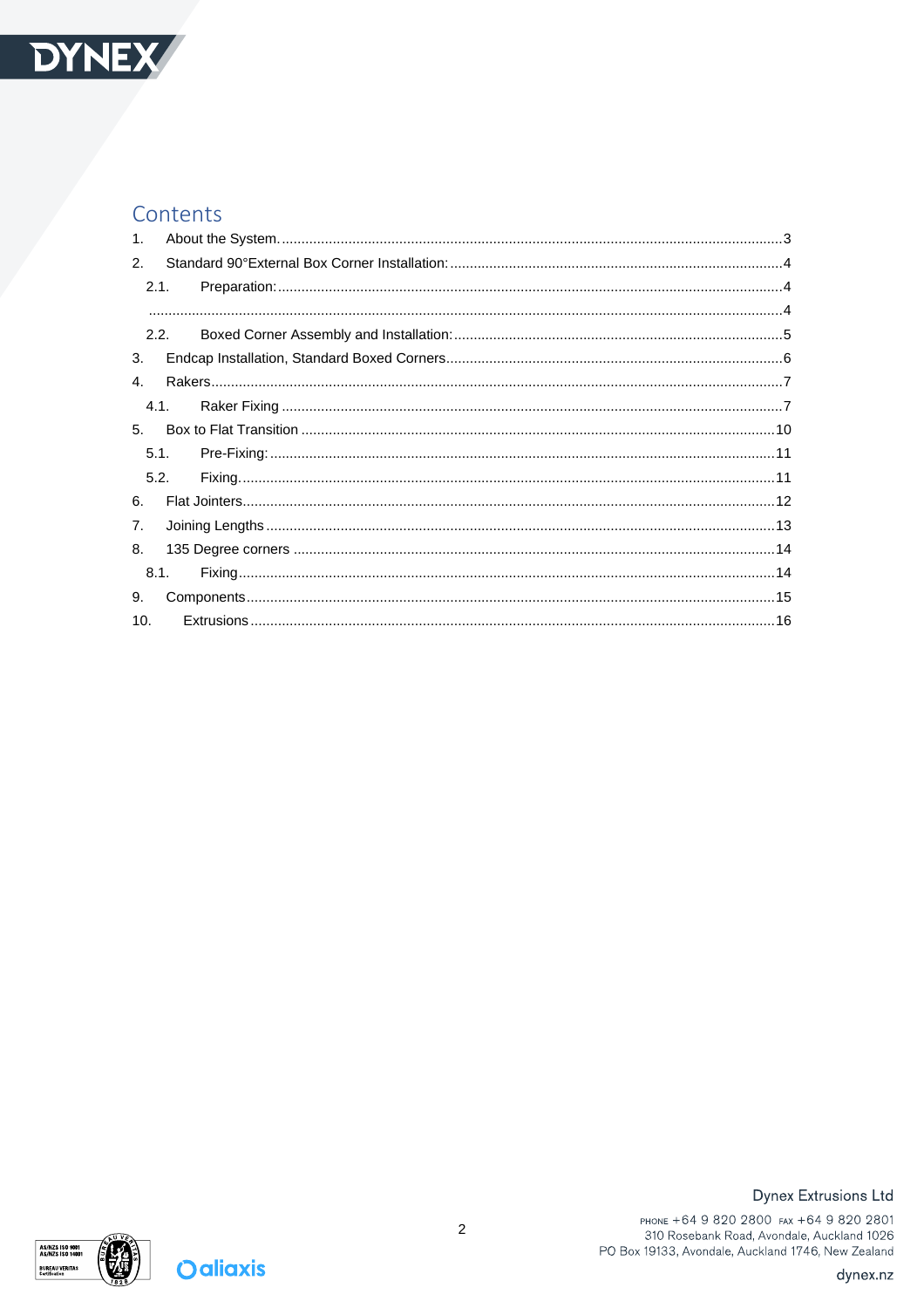

## <span id="page-2-0"></span>1. About the System.

Dynex Boxed Corners are an Extruded uPVC Finishing System for corners of buildings.

They are designed to work as an accessory to the PALLISIDE® Weatherboard System, exclusively for the Traditional weatherboard profile to add style and value to the home.

Due to the unique properties of PVC they do not require painting.

They are available in White and Slate. Other colours are made to order (lead times apply). When using a different coloured corner option to the Weatherboard, we recommend matching the scriber colour to the corner rather than to the boards. Matching the Window Facings is also recommended.



Boxed Corner with Endcap





**Dynex Extrusions Ltd**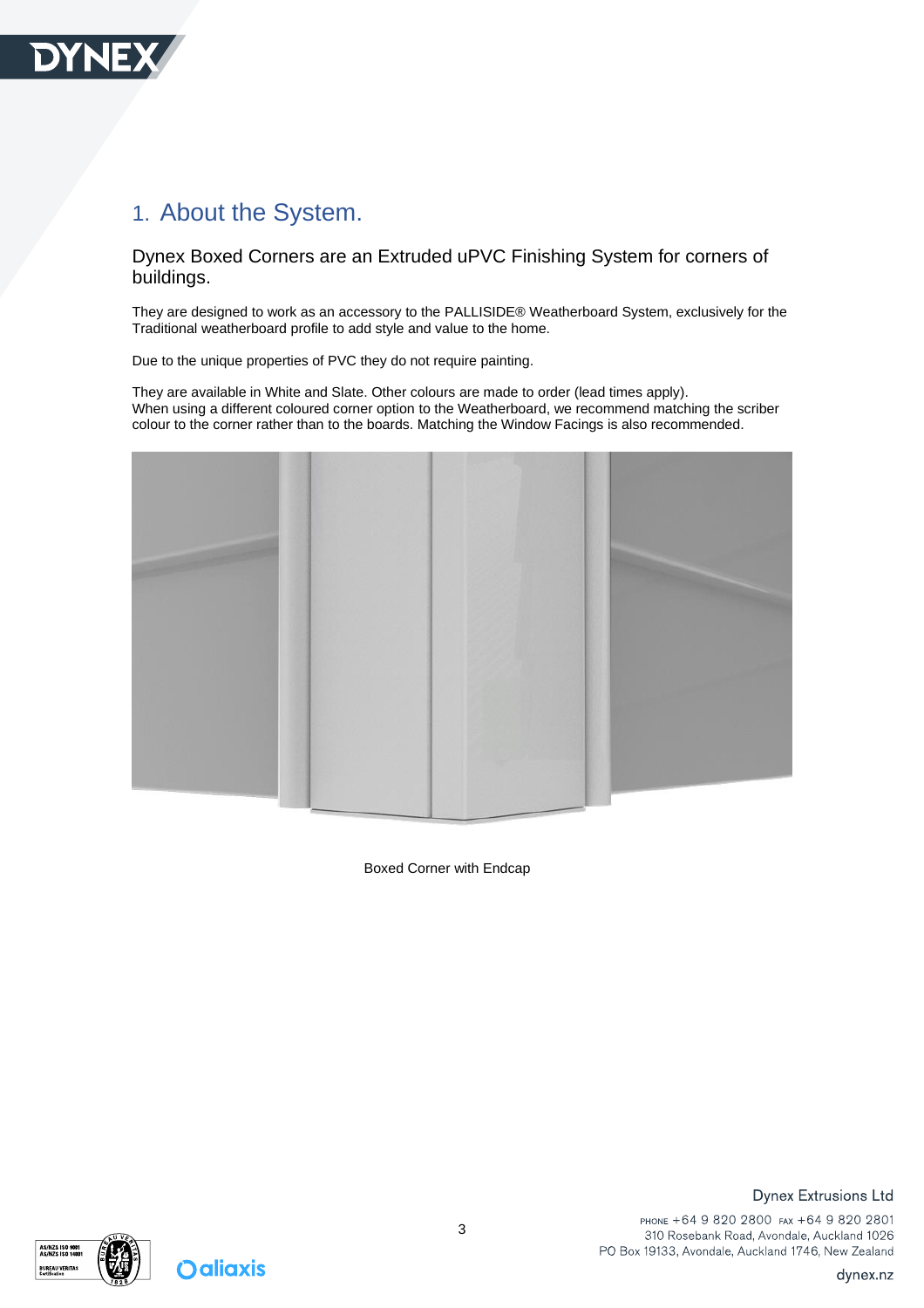

## <span id="page-3-1"></span><span id="page-3-0"></span>2. Standard 90°External Box Corner Installation:

#### 2.1. Preparation:

- 1. Boxed Corners can be installed over Cavities or along with Direct Fix Claddings, see CAD DWG details on the PALLISIDE® website. Ensure that Cavity Battens, Building Underlay and Penetrations are assembled in accordance with requirements of NZBC Clause E2/AS1.
- 2. Allow for vertical Cavity Battens at corners to be installed 25mm back from the edge of the building (see diagram below).
- 3. The cavity closer should continue all the way around the full perimeter of the building. Do not finish closers short of the corner.
- 4. Where possible installation should be carried out in a temperature range of between 10°C and 25°C. This is based on the requirements around expansion and contraction of uPVC. When installing in cold conditions, allow a few millimetres clearance for expansion. See PALLISIDE® Technical guide for details.
- 5. There is no requirement for additional back flashings behind the corner.

<span id="page-3-2"></span>

#### Wall with Battens before Cladding.



**Oaliaxis** 

#### **Dynex Extrusions Ltd**

PHONE +64 9 820 2800 FAX +64 9 820 2801 310 Rosebank Road, Avondale, Auckland 1026 PO Box 19133, Avondale, Auckland 1746, New Zealand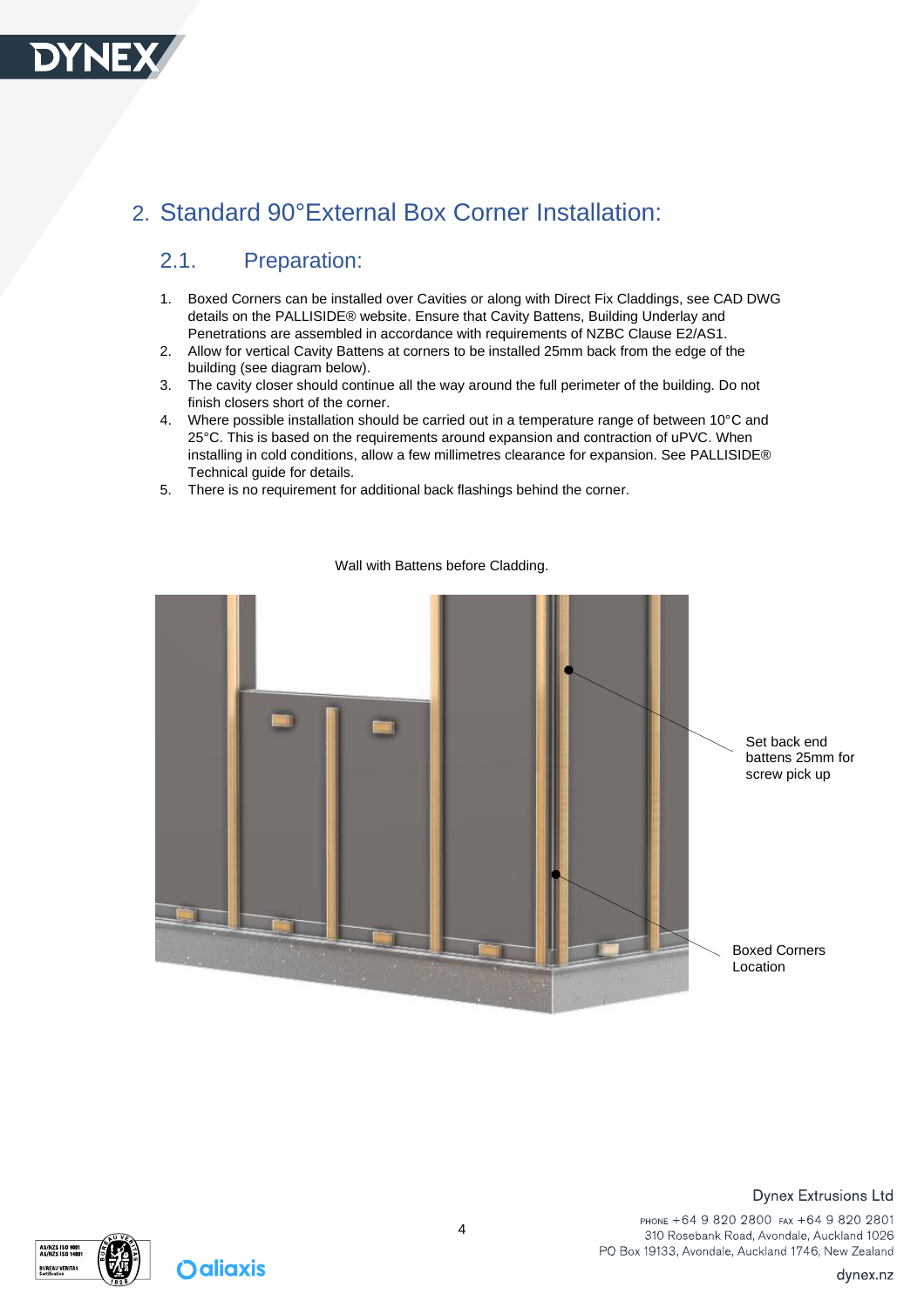

#### <span id="page-4-0"></span>2.2. Boxed Corner Assembly and Installation:

The Boxed Corners are installed before PALLISIDE® Weatherboards. The Weatherboards can be installed as per the PALLISIDE® Installation Guide available on the PALLISIDE® Website at [www.PALLISIDE.co.nz](http://www.palliside.co.nz/)

- 1. Measure length of coverage required for the corner. The Boxed Corner needs to start flush with the base of the lowest installed PALLISIDE® weatherboard and continue up to finish flush tight against the soffit.
- 2. Cut both male and female components to length. Snap together to form a completed Box Corner ready for installation. Check for squareness using a Set Square.
- 3. Fix the Box Corner in place through the nailing flange at 300mm spacing with either Stainless Steel 8G screws or Galvanised Flat head nails.
- 4. Install the weatherboards in place ensuring they are lapped correctly before nailing each weatherboard. Check the weatherboard laps using the pre-cut scriber to maintain consistency and continue this process as you install all weatherboards.
- 5. Once all weatherboards are in place, carefully fix the scribers in place by running a bead of glue along the insert and pushing into the Boxed Corner flange along the full length. Note: Do not seal the scribers to the weatherboards.
- 6. The Box Corner can be sealed directly to the Soffit at the head.



AS/NZS ISO 900<br>AS/NZS ISO 140 **BUREAU VERITA:** 



PHONE +64 9 820 2800 FAX +64 9 820 2801 310 Rosebank Road, Avondale, Auckland 1026 PO Box 19133, Avondale, Auckland 1746, New Zealand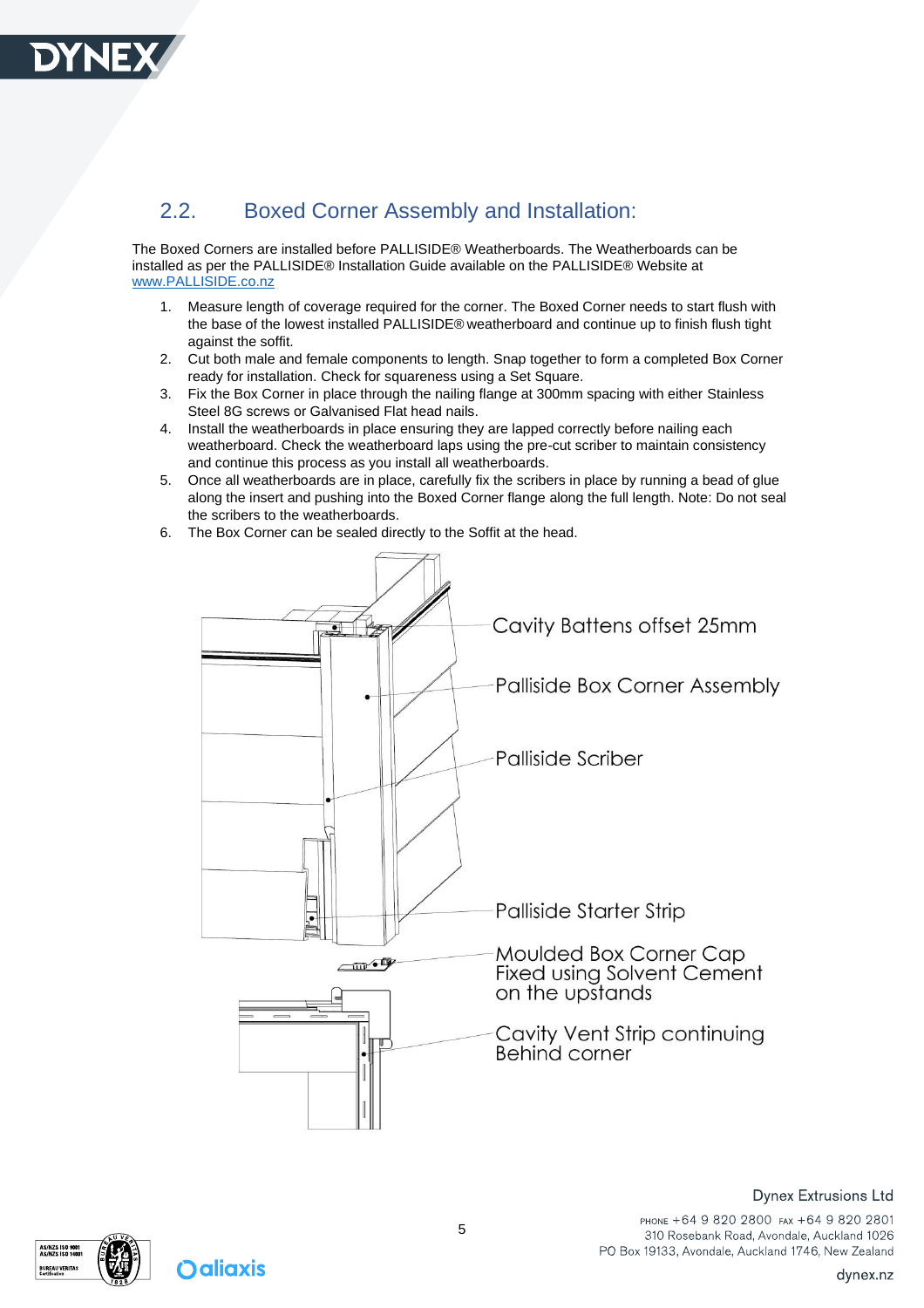

## <span id="page-5-0"></span>3. Endcap Installation, Standard Boxed Corners

Note that endcaps are required to cover visually exposed areas and to protect extrusions from insects or vermin.

- 1. The Box Corner Cap (part # 3228) is installed into the Box Corner after it is mounted and held in place with a Solvent Cement or MS Polymer.
- 2. Make sure that the cap is not sealed around the perimeter to allow for any failure moisture that may accumulate in the Box Corner Section to escape/evaporate (i.e. spot fix around perimeters and on upstands).





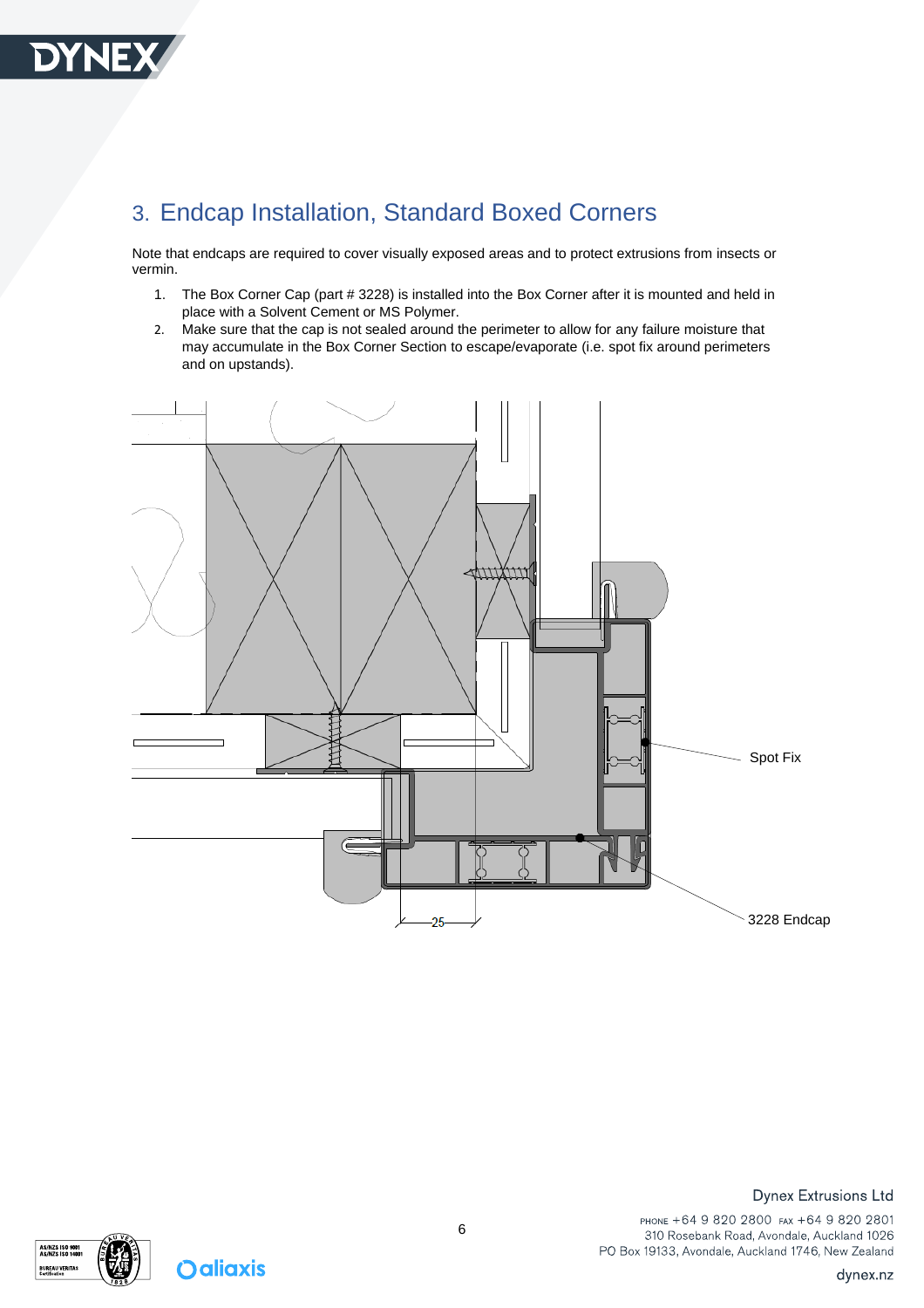

### <span id="page-6-0"></span>4. Rakes

Assembled Raker Corner. Note that other building elements are hidden for clarity.



- <span id="page-6-1"></span>1. Cut Box corner Female to full length of PALLISIDE® boards.
- 2. Mitre Box Corner Male to the same angle as the Raker. Note: Male Pre-cut scriber should also be cut to the same angle.
- 3. Assemble and fix the Boxed Corner as per a standard Box Corner installation documented earlier.
- 4. Cut and insert 2x internal packers that sit flush with the end of the Boxed Corner. These will act as gluing surfaces for the folded endcaps. Adhere packers with MS Polymer or the inside surfaces of Boxed Corners. Fix with 8G wood screws. (See detail at **Section 7)**
- 5. Score and Bend pre-cut flat sheet to match Raker corner as illustrated. Cut Cap leg to match to angle of raker. E.g. 30% Roof = 83mm+18mm (see Angle Gauge Diagram below)
- 6. Adhere with a thin film of MS Polymer or similar. Note; The cap may need to be held in place onto the Box Corner (using masking tape or similar) while the glue goes tacky.
- 7. Seal top of Box corner to soffit
- 8. Adhere Scribers to Box Corner (as per standard Boxed Corner documented earlier).
- 9. The end cap needs to be screwed into the packers using 6G CSK SS Wood Screws. in EH wind zones where the endcaps will be exposed to the extreme weather.
- 10. Mount assembled Boxed Corner to Battens and proceed to clad.
- 11. Seal Scribers to Boxed Corners once cladding is complete.

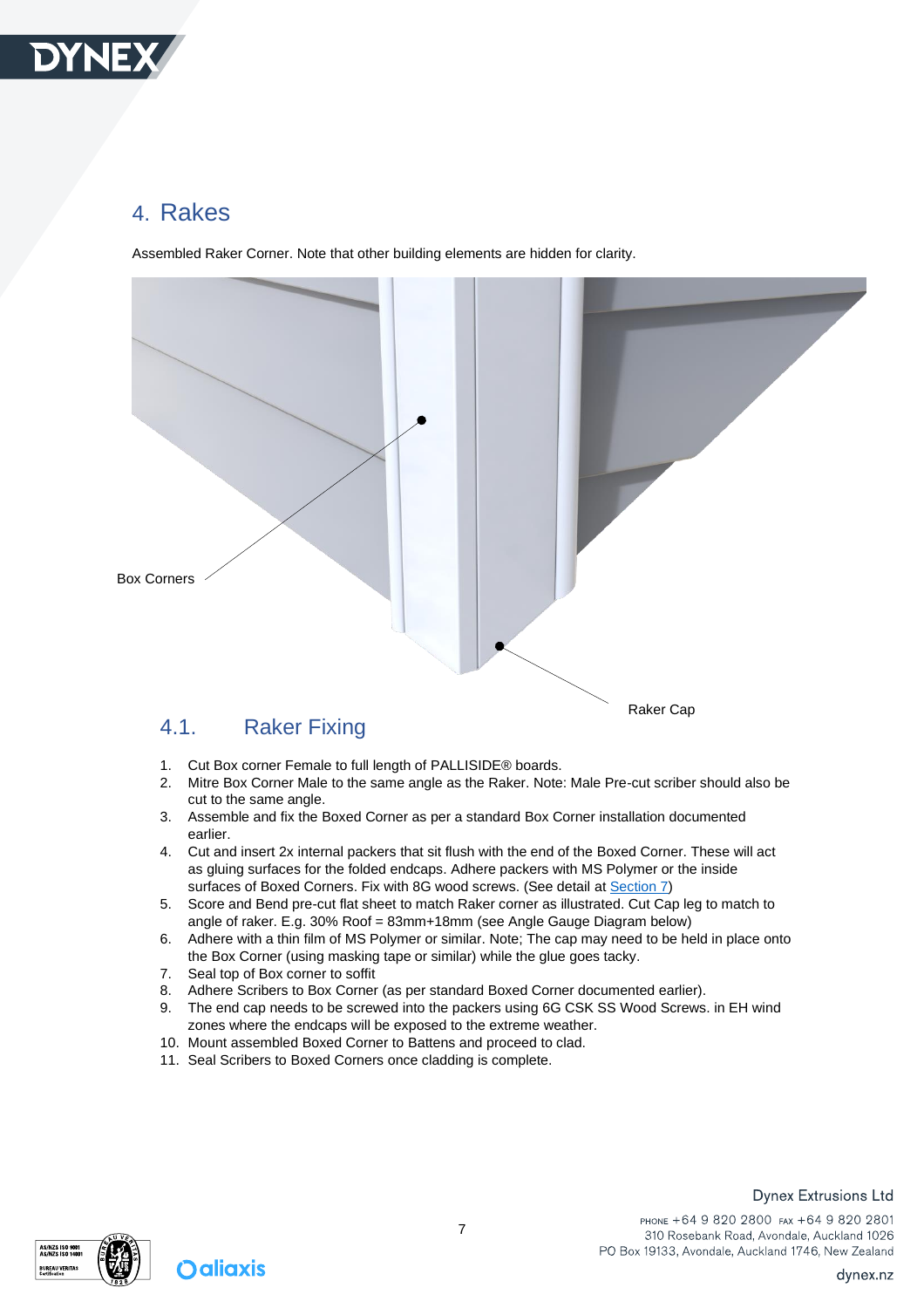

Raker Corner without Cap Showing Packers



Assembled Box Corner from Underneath.



**Oaliaxis** 

**Dynex Extrusions Ltd**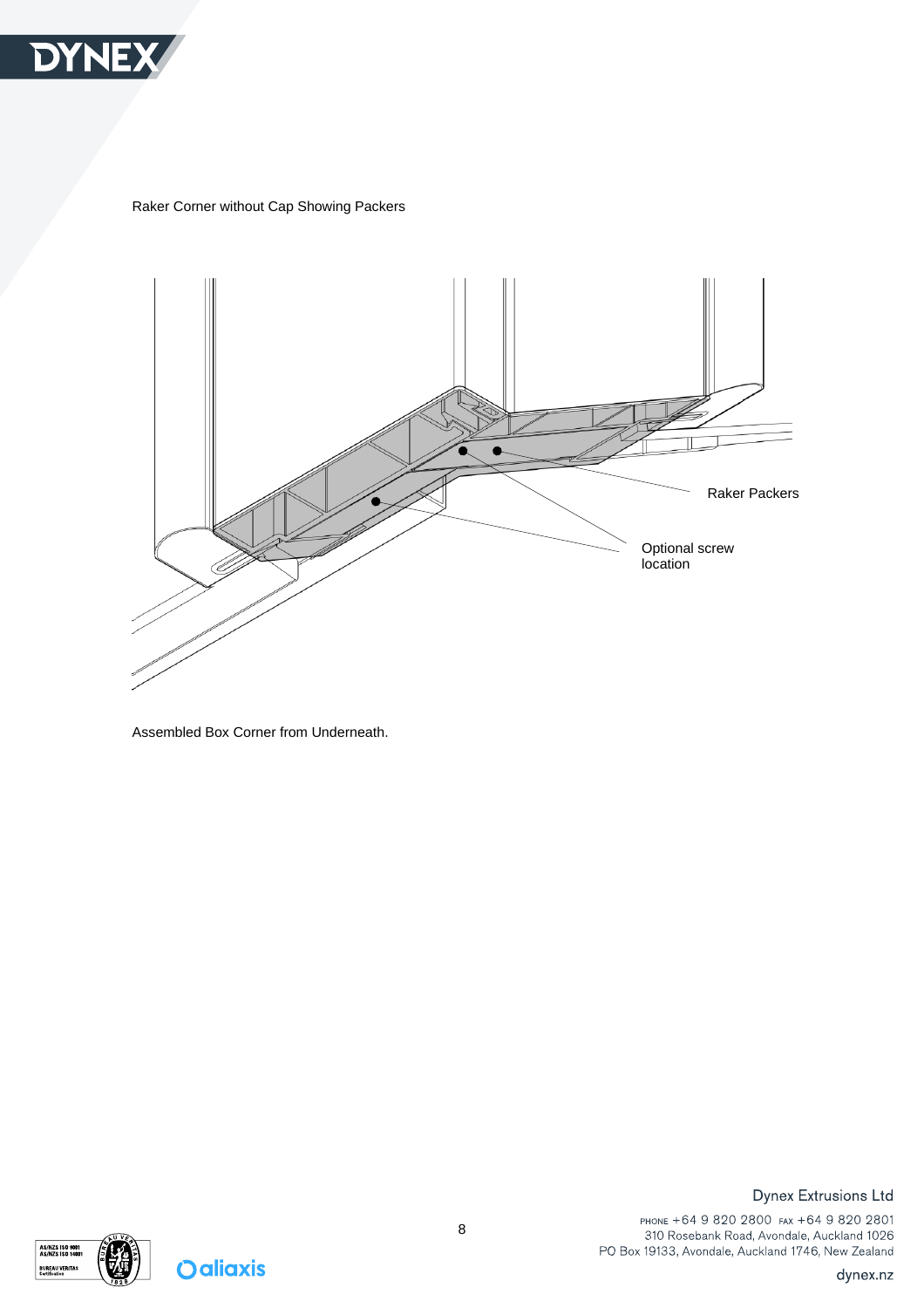

Angle Gauge for Raker Corner Endcaps for Raking or Pitched Roofs.







**BUREAU VERITAS** 

**Dynex Extrusions Ltd** 

PHONE +64 9 820 2800 FAX +64 9 820 2801 310 Rosebank Road, Avondale, Auckland 1026 PO Box 19133, Avondale, Auckland 1746, New Zealand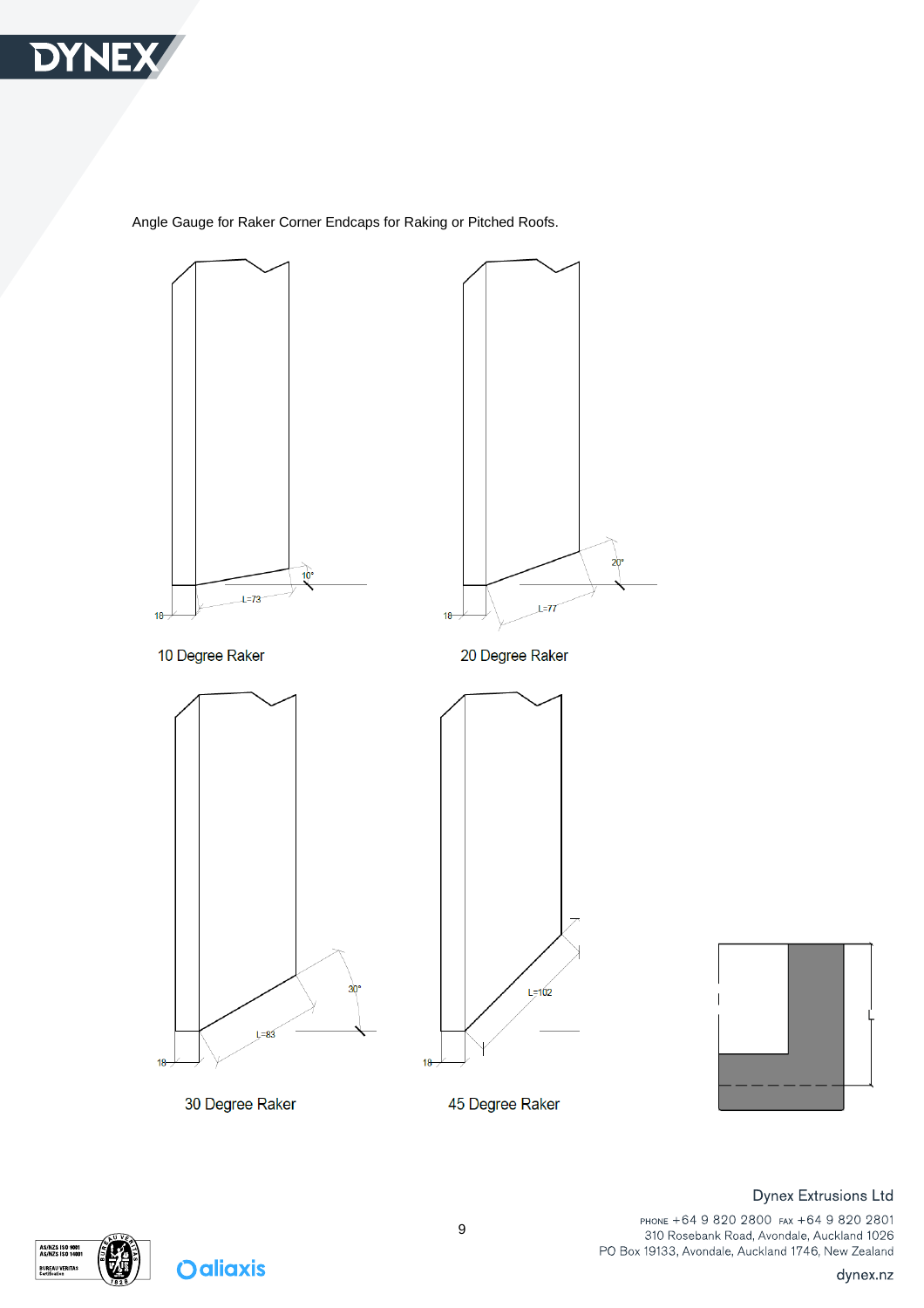

#### <span id="page-9-0"></span>5. Box to Flat Transition

At a transition over a porch, garage or other partially covered area the Box Corner will need to be modified to fit before installation.



- 1. Note: Female component should be outwards facing as shown, male component underneath transition in cover area.
- 2. A Dynex MVWJB Jamb Flashing Extrusion is required the length of the flat transition to allow the Scriber to have an attachment point.



**Oaliaxis** 

#### **Dynex Extrusions Ltd**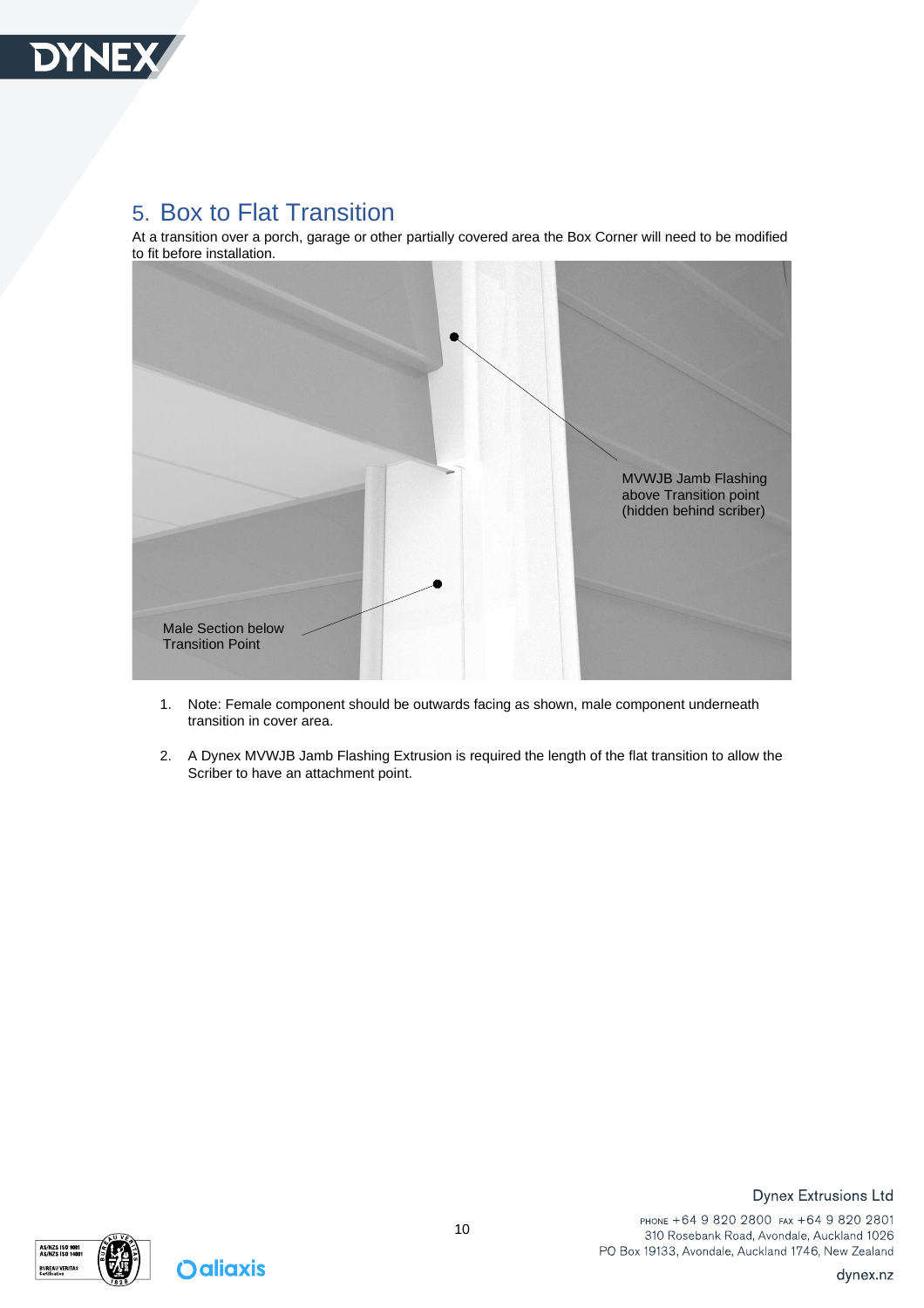

#### <span id="page-10-0"></span>5.1. Pre-Fixing:

Remove 8mm of upstand from female component as shown to allow room for the Jamb Flashing base. The Jamb Flashing base will act as the receiver for the short length of Pre-Cut Scriber that runs above the transition



#### <span id="page-10-1"></span>5.2. Fixing.

- 1. Affix Jamb Flashing Base MVWJB to Batten/Wall the full length of Female Box Corner above the transition point from Box to Flat at 300 centres
- 2. Fix Scriber along full length of Jamb flashing and along complete length of non-transition side. Cap with flat piece of Flashing offcut or seal to Soffit as required.
- 3. Seal Scribers to Box corner flanges using either MS Polymer Cap underneath with flat piece of Flashing offcut or seal to Soffit as required.





**Oaliaxis** 

#### **Dynex Extrusions Ltd**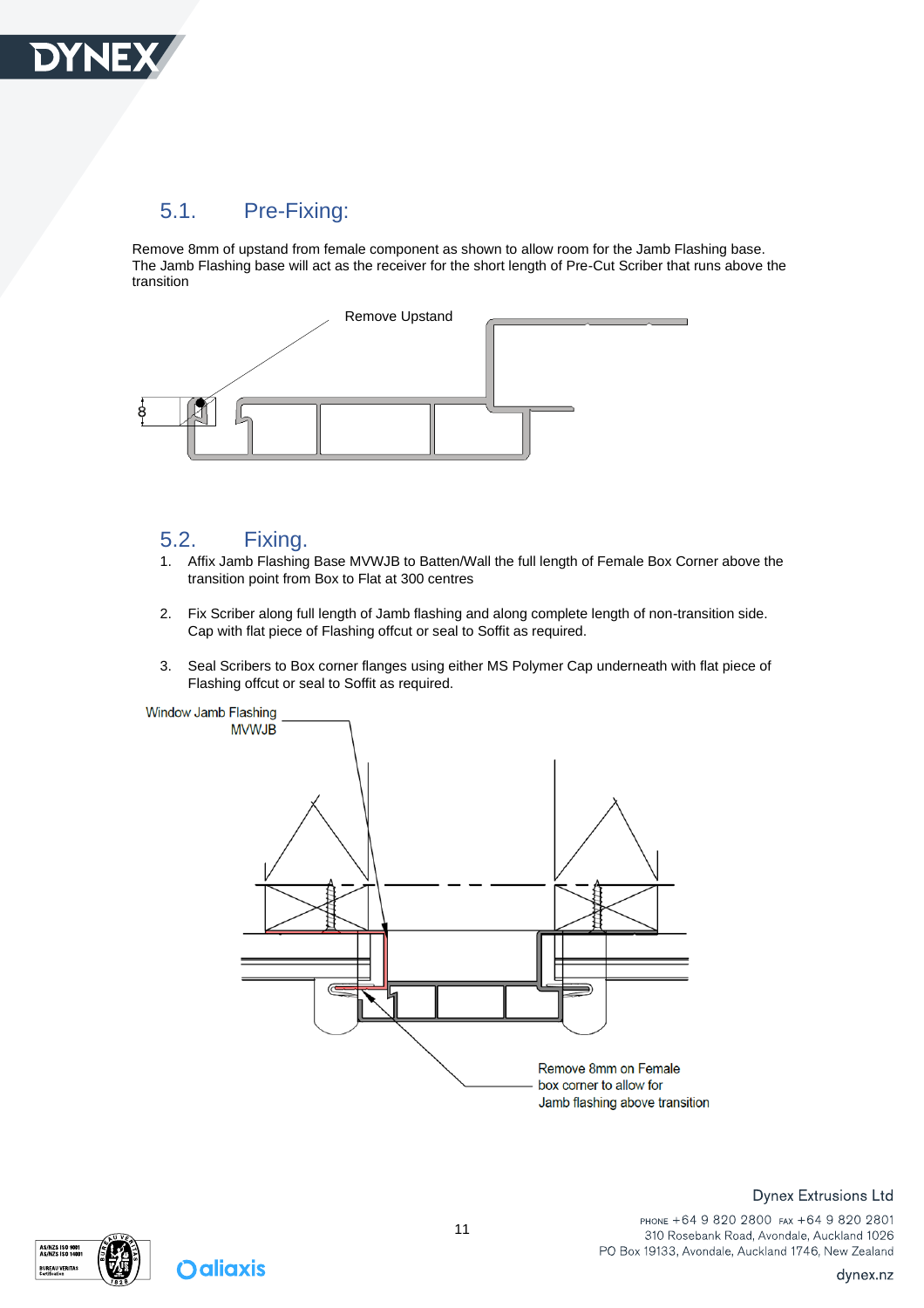

#### <span id="page-11-0"></span>6. Flat Jointers

Flat Jointers are to be installed as per a Box Corner. Affix Endcap 62119 with MS Polymer to exposed ends and seal the Soffit at the head.





**Oaliaxis** 

**Dynex Extrusions Ltd**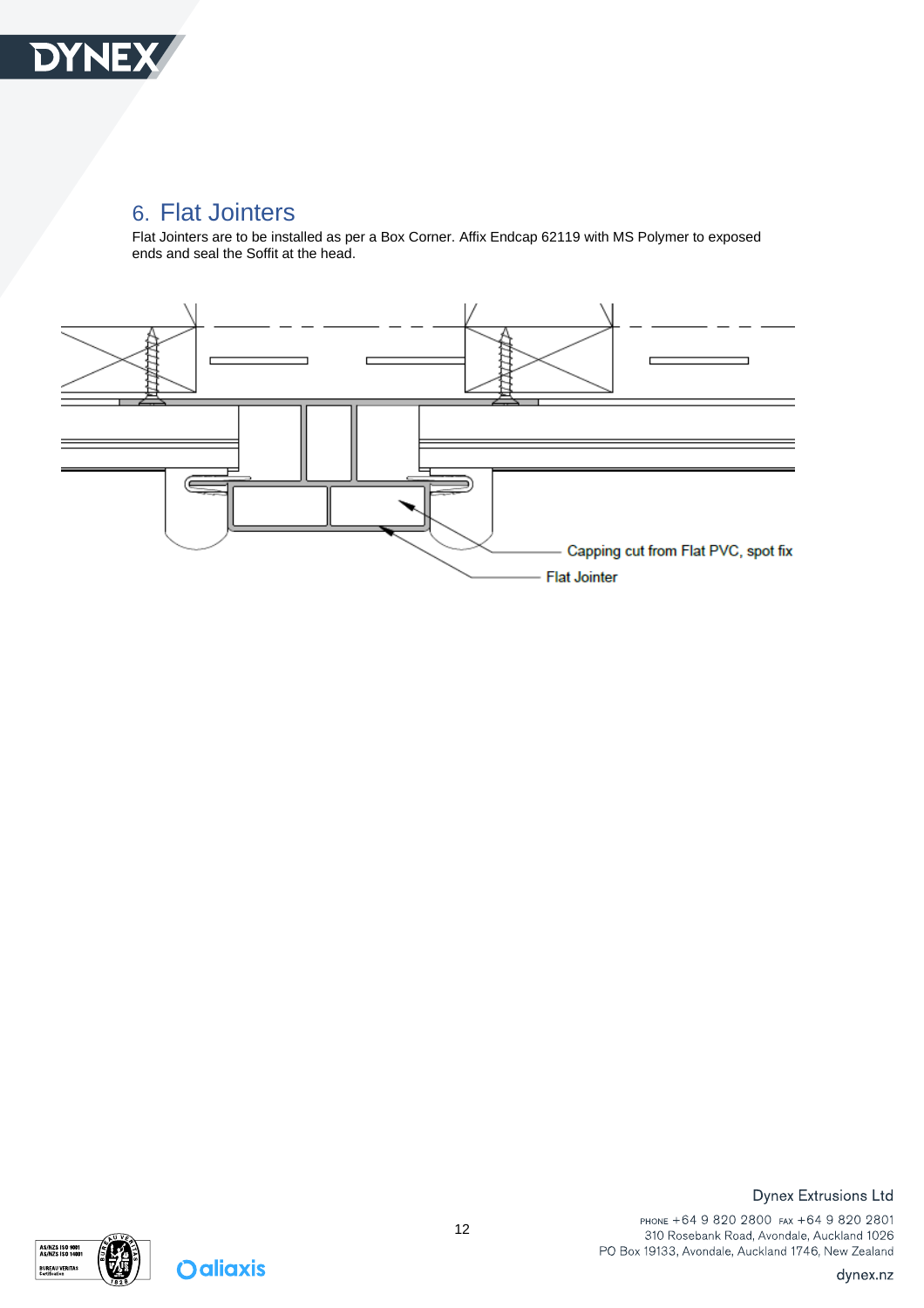

## <span id="page-12-0"></span>7. Joining Lengths

Boxed Corners are supplied in 2.7m or 5.4m lengths, however when there is a need for joining two lengths of Boxed Corner, use H3 timber packers screwed fixed from behind without breaking the top surface to align two lengths.

- 1. Stagger the cuts on each side of the corner 50mm and where possible position joins away from eye-level. Ensure the two pieces are sealed together with MS Polymer at the join.
- 2. Cut wooden dowels 14x28mm and fit to middle cavity to ensure alignment.
- 3. Join Scribers away from Boxed Corner Join to assist with strength across the join itself.





14mmx28mm Dowel



**Oaliaxis** 

#### **Dynex Extrusions Ltd**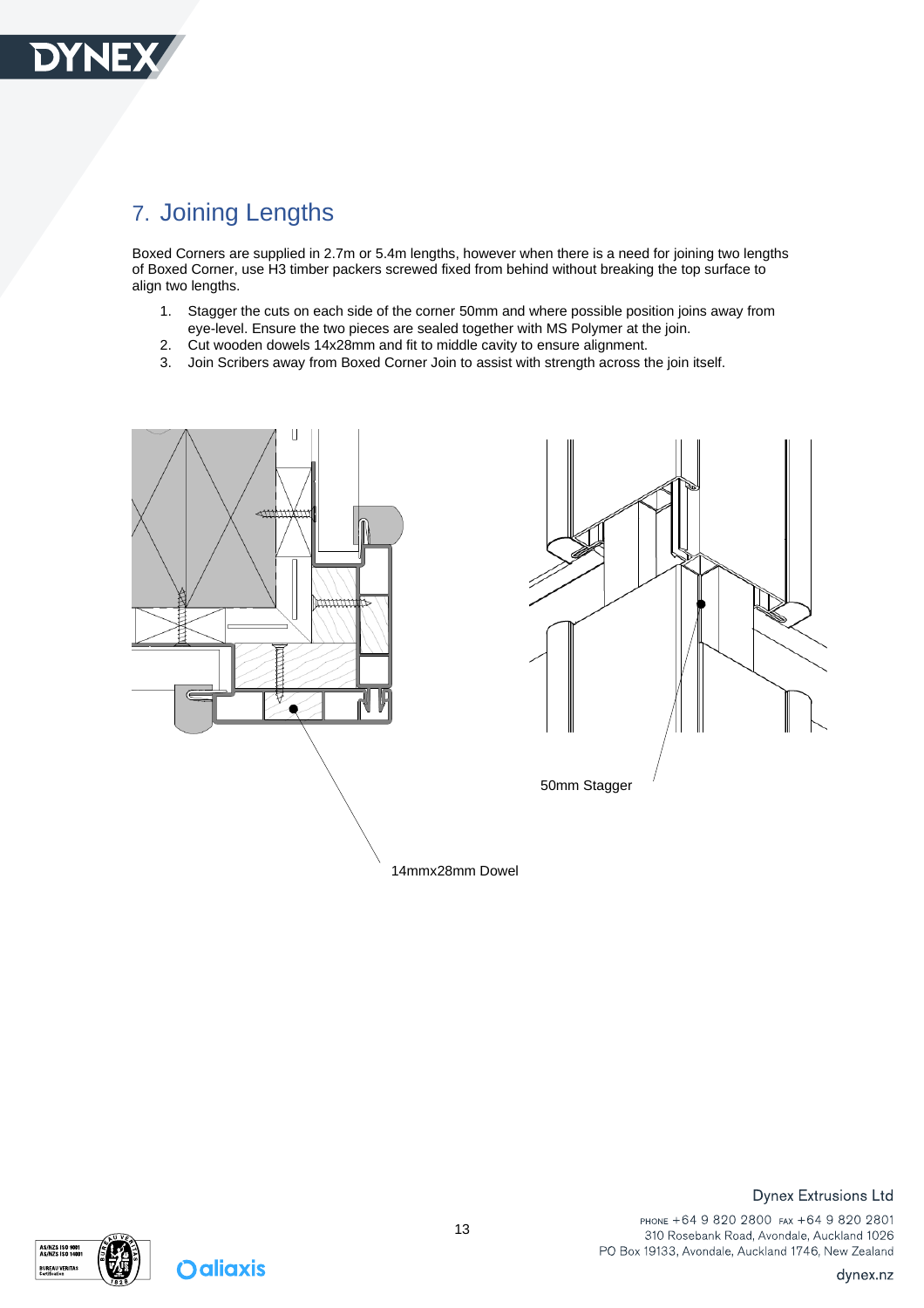

#### <span id="page-13-0"></span>8. 135 Degree corners



Internal 135 Degree

External 135 Degree 135 Degree corners (both internal and external) can be created using the 135 Degree Jointer and 2 male Box Corner components.

#### <span id="page-13-1"></span>8.1. Fixing

- 1. Cut to length and mount to the battens or building structure as per a standard installation for boxed corner prefixing (2.1).
- 2. Fit the weatherboard
- 3. Cut scribers flush with bottom of Boxed Corner and glue in place per (2.2)
- 4. For these corners, an Endcap can be fashioned from an offcut of Box Corner Flange if required. Note that for second story locations where the underneath of the Box Corner may be visible 2x 92x20mm packer with a 23 Degree chamfer may need to be fashioned to fill up the gap below the corner which is also useful for screwing the endcap to. (see 6. Standard Box Corner Packing detail)

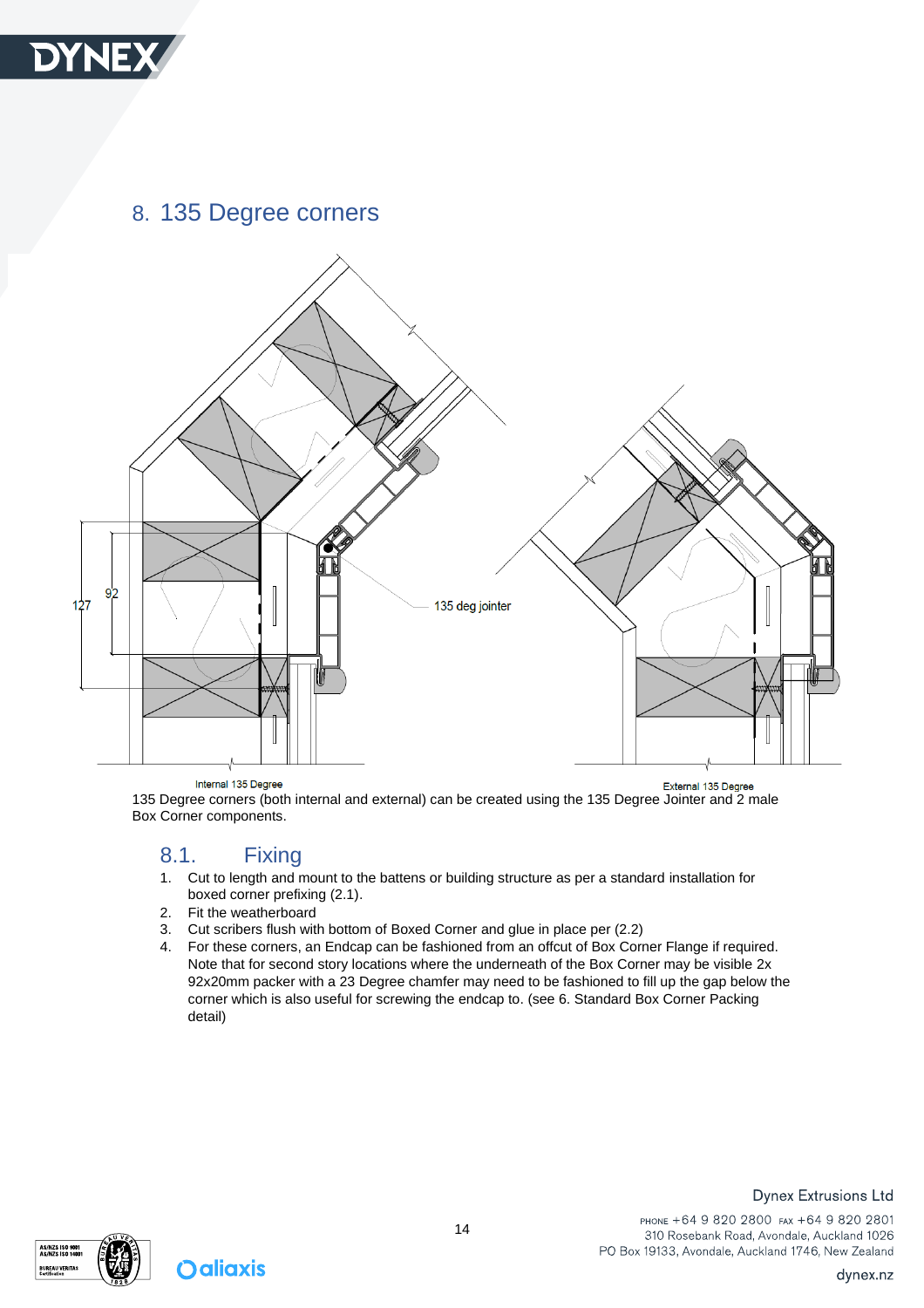

<span id="page-14-0"></span>9. Components



62119 Flat Joiner Endcap